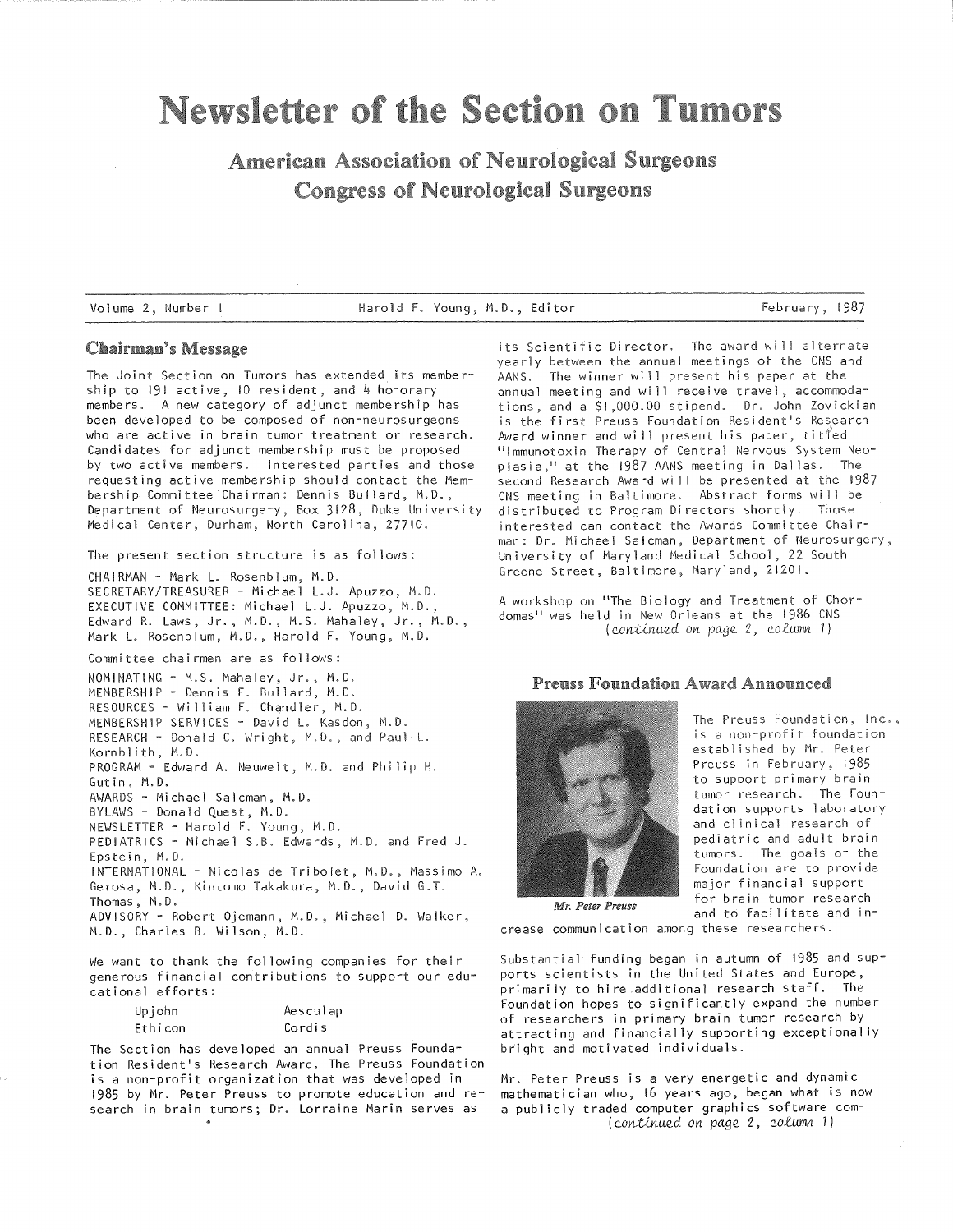#### Preuss Foundation

*(Qontinued 6nom page 1)* 

pany located in San Diego, California, ISSCO. Mr. Preuss is now Chairman of the Board of ISSCO, and Director of The Preuss Foundation. After an illness was diagnosed in his family, Mr. Preuss began The Preuss Foundation in response to a disappointing search for well-supported brain tumor research.

Dr. Lorraine Marin, who is the Scientific Director, began working for the Foundation in April, 1985. She is board certified in internal medicine, medical oncology, and radiation oncology. She has been involved in various areas of research during her oncologic training at The National Cancer Institute in Bethesda, Maryland. In addition to this position, *Dr. Lorraine Marin* 



Dr. Marin now works for the City of Hope in Pasadena, California. Dr. Marin evaluates research and facilitates its exchange among members of the scientific community.

Mr. Preuss is extremely committed to The Foundation. He .has attempted to keep its organization simple and informal, both in terms of its staff and the format necessary to obtain grant funding. While unsolicited written grant requests are usually discouraged, verbal interactions and suggestions for possible new areas of support are highly encouraged.

#### Chairman's Message

( *Qontivwed 6nom page* 1)

Meeting. The participants included James Rutka, Donlin Long, Narayan Sundaresan, and Mary Austin-Seymour, the first Preuss Foundation Senior Lecturer. A syllabus was prepared and wi 11 be distributed shortly to active members.

The results of the recent questionnaire sent to all section members (85 responded) were as follows:

- A. Desired method to distribute information presented at Section-sponsored workshops: mailed syllabi 79; audiotapes 6; videotapes 4.
- B. Information desired on:
	- I. Future tumor-related meetings- yes 82, no 2
	- 2. Discounts on tumor publications yes 67, no 15

HAROLD F. YOUNG, M.D., EDITOR SECTION ON TUMORS NEWSLETTER 22 SOUTH WASHINGTON STREET, SUITE 100 PARK RIDGE, ILLINOIS 60068

Address Correction Requested

- 3. Reviews of active clinical protocols yes 74, no 9
- 4. Abstract reviews of tumor articles yes 78, no 8
- C. Cancergrams (government abstract service) Order yourself 34, Section order for you 49

As a consequence of your desires, we plan: I. To continue to distribute workshop syllabi; 2. Newsletter will contain information on future tumor meetings and reviews of particularly noteworthy articles appearing in non-neurosurgical journals; 3. The Membership Services Committee will attempt to get discounts from publishing companies;  $4$ . The Research Committee is initiating a survey of active clinical protocols and research opportunities in the US and abroad; 5. Recently, the cost of cancergrams has decreased significantly as a consequence of the Government Printing Office taking over#the responsibility for publication. Such literaturereview service should help all practicing neurosurgeons stay abreast with recent developments in brain tumor therapy and research. Since the Section exists in part to promote education in the brain tumor field, we wi 11 pay for a subscription to the cancergram titled "CNS Malignancies: Diagnosis, Treatment" for each active and adjunct member. In order to receive this and future syllabi we must have you on record as having paid your annual dues; a renewal request has recently been distributed by the Secretary/Treasurer's office.

Sincerely,

Mark'L. Rosenblum, M.D. Chairman, Joint Section on Tumors of the AANS and CNS

## **Tumor Section to Sponsor Workshop** at 1987 AANS Annual Meeting

The Joint Tumor Section wi 11 sponsor a workshop at the 1987 AANS meeting in Dallas entitled "Medulloblastoma: A Curable Tumor?". Topics and speakers are as follows: Dr. Peter Berger, Duke University, "Pathology- Recent Developments and Controversies"; Larry Kun, M.D., St. Jude's Hospital, "Radiation Therapy - Positive and Negative Aspects"; Michael Edwards, M.D., UCSF, "Chemotherapy- Is There a Role?"; and Fred Epstein, M.D., NYU, "Surgery - Its Role and Problems". A Syllabus is being prepared.